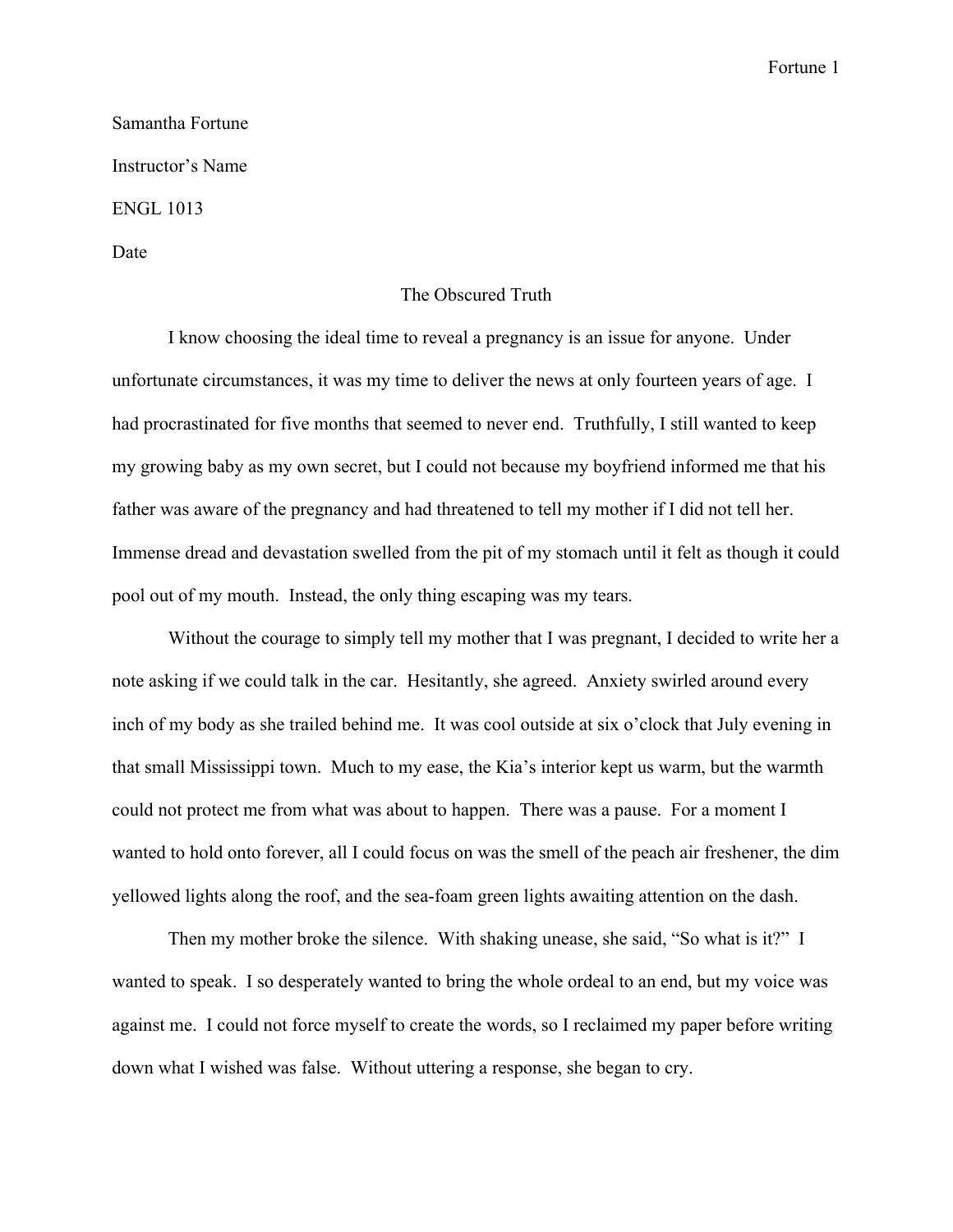Fortune 2

"Was it consensual?" This was the first sentence to emerge from my mother. Those words rang in my mind; however, I did not answer her. With more firmness to her voice falling behind her concern, she asked me, "Did you want to have sex?"

I said "no," but it almost did not seem like my own voice. She began a drawn-out speech of acceptance and support for me that I found hard to pay attention to. Then with tears falling down her cheeks, she learned across the console and hugged me from the driver's side of the car. Weakly, I wrapped my arms around her in return.

I felt as though I was in a daze. Somehow we managed to leave the car and make our way back inside of the house. Just then my boyfriend called my mother. Admittedly, I did not want her to answer. But she chose to indulge him, so I excused myself to my bedroom at the back of the house. I expected for the call to be short, and soon I heard my mother call for me. I took a seat across the table and was told of my boyfriend's incessant claim that I was lying about his heinous actions. Hazily, I heard my mother tell me of his persistent urges for me to "be honest" with her. Hoping for sanctuary, I picked myself up from the chair and returned to my room.

However, mercy was not with me that night because the conversation did not end there. My mother's footsteps immediately echoed from the tiled hallway as she made her way to my room. I did not try to stop my tears, and my face was wet when she appeared in my doorway. Her voice was apparent, but I could not hear her words. I did not need to. I knew she was questioning who was telling the truth, me or my boyfriend. My sorrows fizzled, quickly replaced by my agitation with my mother.

I finally said, "Fine. Yes, I'm lying. I just didn't want everyone to see me as more of a whore than they already will." Heat emanated from my face as my irrational attempt to